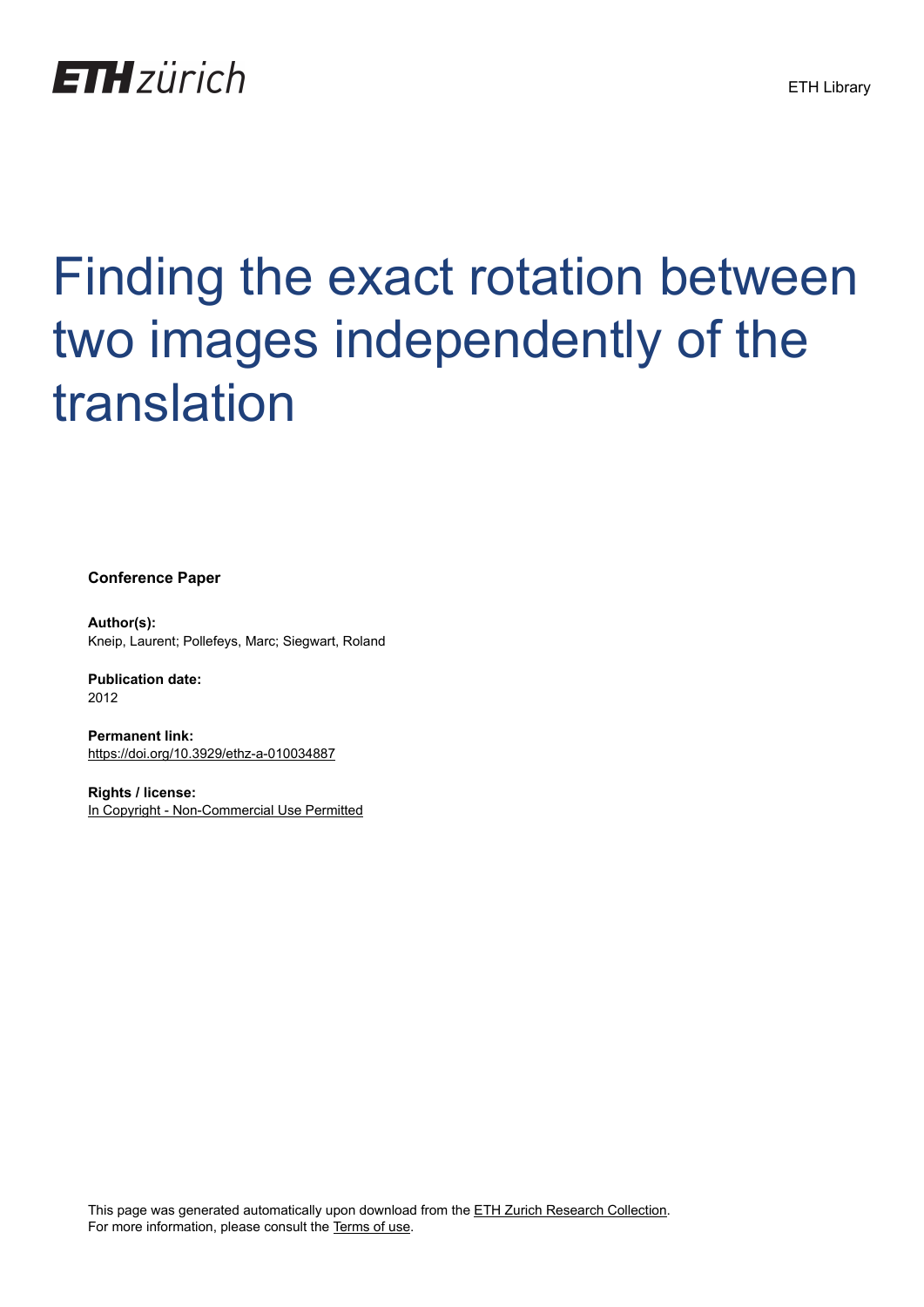## Finding the exact rotation between two images independently of the translation

Laurent Kneip<sup>1</sup>, Roland Siegwart<sup>1</sup>, and Marc Pollefeys<sup>2</sup>

<sup>1</sup> Autonomous Systems Lab, ETH Zurich <sup>2</sup> Computer Vision and Geometry Group, ETH Zurich

Abstract. In this paper, we present a new epipolar constraint for computing the rotation between two images independently of the translation. Against the common belief in the field of geometric vision that it is not possible to find one independently of the other, we show how this can be achieved by relatively simple two-view constraints. We use the fact that translation and rotation cause fundamentally different flow fields on the unit sphere centered around the camera. This allows to establish independent constraints on translation and rotation, and the latter is solved using the Gröbner basis method. The rotation computation is completed by a solution to the cheiriality problem that depends neither on translation, nor on feature triangulations. Notably, we show for the first time how the constraint on the rotation has the advantage of remaining exact even in the case of translations converging to zero. We use this fact in order to remove the error caused by model selection via a non-linear optimization of rotation hypotheses. We show that our method operates in real-time and compare it to a standard existing approach in terms of both speed and accuracy.

## 1 Introduction

Numerous works over the past decade proved the feasibility of doing robust structure-from-motion with a single camera only. Some important examples are given by Nistér et al.  $[1]$ , Davison et al.  $[2]$  and Klein and Murray  $[3]$ . The biggest problem from a geometric point of view has been identified to be the robust estimation of the rotation between successive camera frames. The effect of certain small translations and rotations on the displacement of the features in the image plane can be very similar and the problem of disambiguation is even amplified if the distribution of the features in the image plane is too inhomogenous.

Klein and Murray [3] find the rotation between two frames by warping and rotating small blurry images of the camera frames and then minimizing the sum of squared differences in between them. Another approach has recently been presented by Kneip et al. [4], who solve this problem by taking short-term integrals of gyroscopic signals of an additional inertial measurement unit into account. However, both approaches only deliver an approximate value for the rotation between two frames. In this paper, we present an exact and robust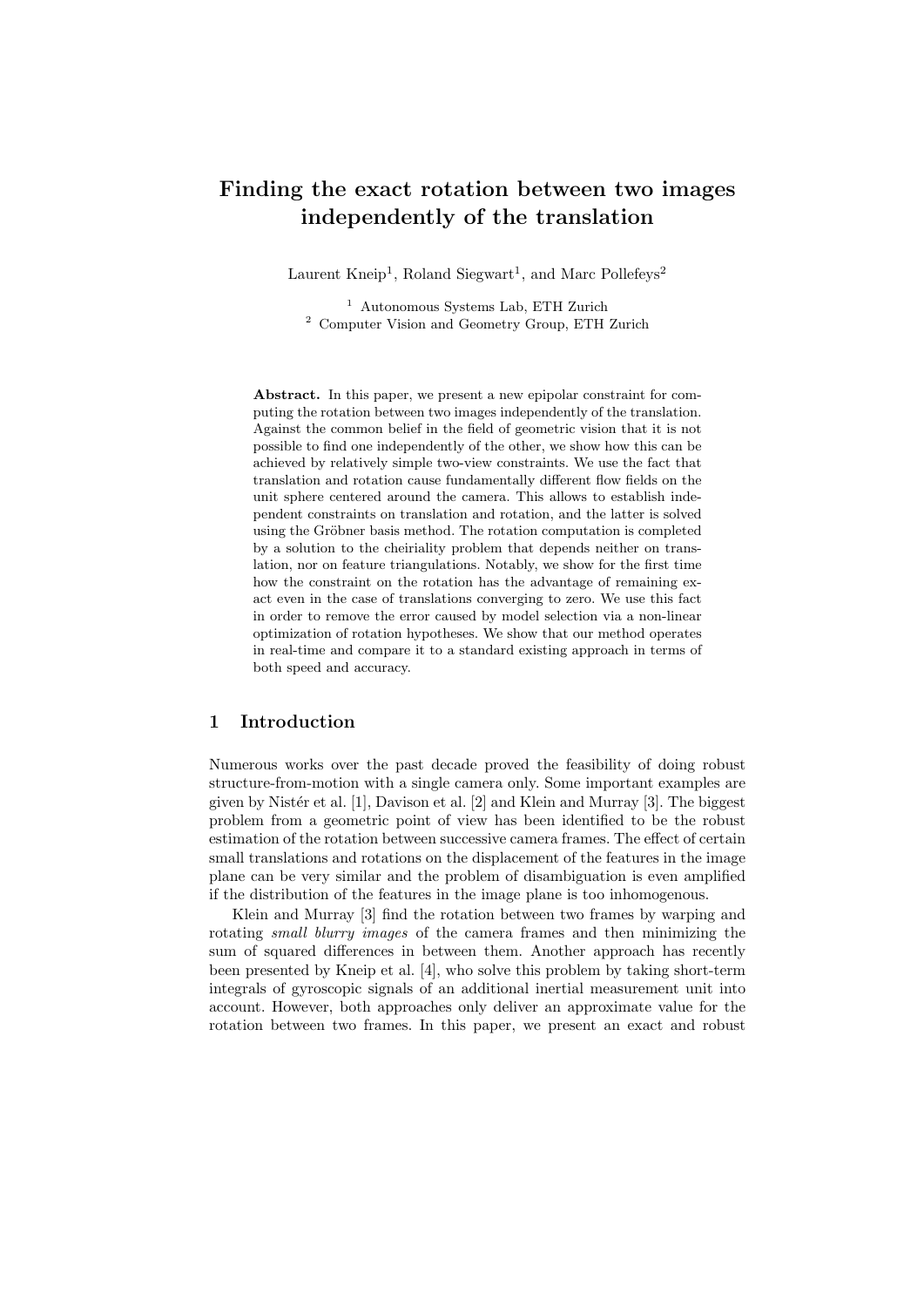geometric formulation for an independent computation of the rotation between two camera frames.

The subject of this paper is clearly related to one of the most fundamental and traditional problems in geometric vision, namely the determination of the relative pose between two images. The input information is given in form of point correspondences between the two images, or—in the calibrated case—unit vectors pointing from each viewpoint to the jointly observed 3D points. The goal is to find the translation and rotation between the two frames. Of high interest are solutions that use a minimum number of points and can thus be employed in robust hypothesize-and-test schemes such as the RANSAC approach [5]. The most important minimal solutions are the  $5$ -point solvers by Nistér  $[6]$ , Stewénius et al. [7], and Kukelova et al. [8] and the famous 8-point solver by Longuet-Higgins [9]. The first solution was presented in 1913 by Kruppa [10]. The main problem with all these approaches—apart from potentially degenerate structure configurations and multiplicity of solutions—is that they mix the parameters for translation and rotation and thus become numerically intractable in the case of vanishing translation magnitudes. This issue notably applies to any parametrization that involves the fundamental or essential matrix between the two images. The way this problem has been handled in the literature consists of applying a model selection criterium that decides whether the displacement has too small translation or not and then solving for pure rotation in case it does. This has for instance been presented by Torr et al. [11]. While this approach achieves robust behavior, it has the downside of not delivering exact rotations in the case of sufficiently small translations. Moreoever, it is impossible to reduce this error in a two-view batch optimization. Bundle adjustment depends on feature triangulations, which are undefined if the parallax is neglected and simply set to zero.

In 2009, Kalantari et al. [12] presented a new direct parametrization in terms of translation and rotation. Their method results in a system of 6 equations in 6 unknowns and a Gröbner basis with 40 base monomials. They claim that their approach stays robust in the case of zero translation, however without presenting any quantitative results in this direction. They also solve the Gröbner basis online, which is not the most efficient way regarding the fact that the path of the algorithm actually remains constant for one specific problem. In 2010, Lim et al. [13] present a solution for decoupled translation and rotation computation. However, their method imposes constraints on the distribution of the features on the unit sphere and hence does not work in the general case.

In this paper, we present new general epipolar constraints that allow the independent computation of rotation and translation between two frames based on the individual characteristics of the resulting optical flow on the unit sphere. We obtain a system of equations that allows to compute the rotation between two frames generally and independently of the translation using a minimum number of points. Notably, we also show how the rotation constraint stays numerically robust even in the case of vanishing translation magnitudes and hence allows for an exact computation of the rotation in any case. Section 2 shows the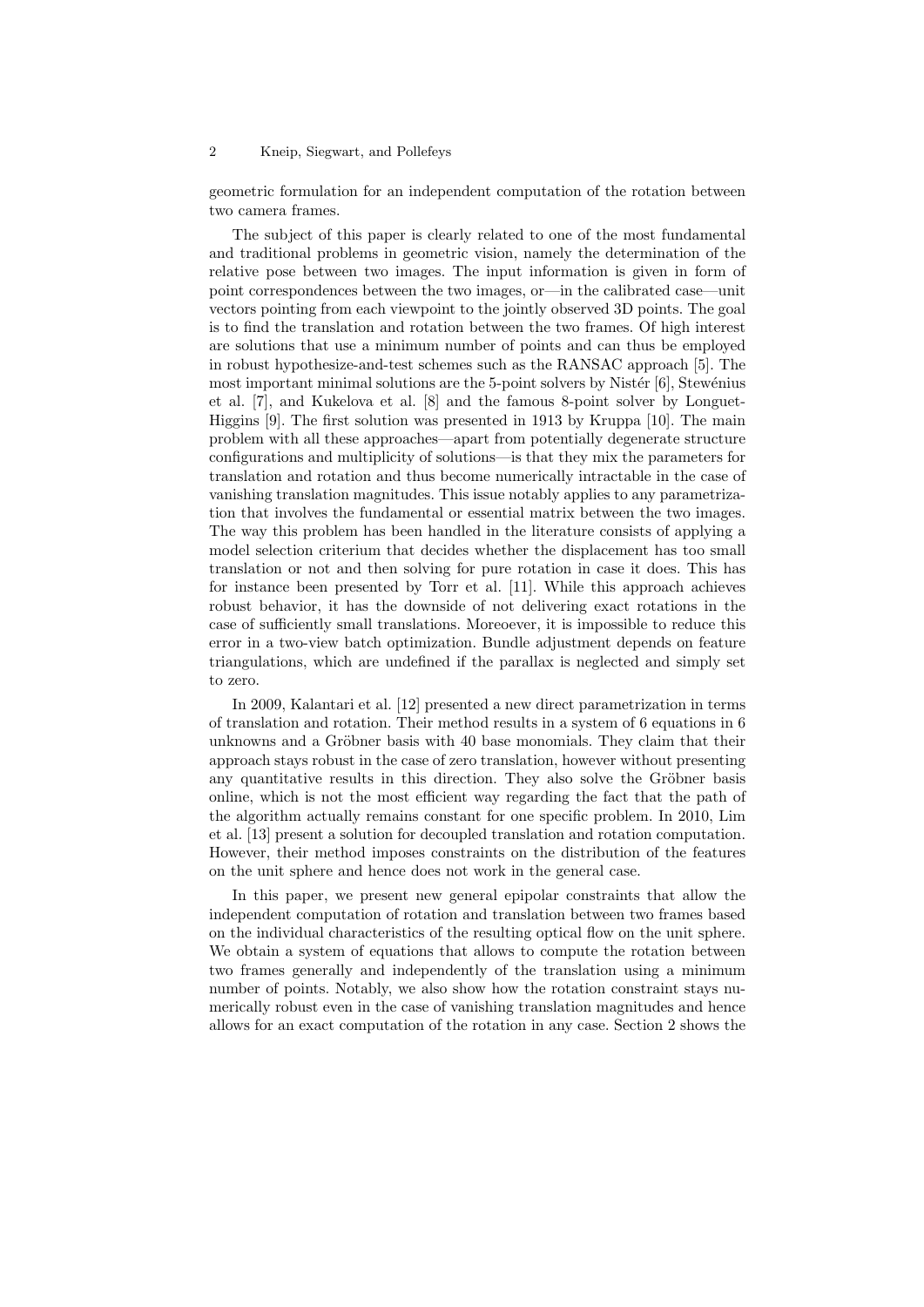Finding the exact rotation between two images 3



Fig. 1. Optical flow of features caused by camera translation (a) and rotation (b).

derivation of computationally independent constraints on translation and rotation. Section 3 illustrates how the rotation can be solved using the Gröbner basis method. Section 4 presents a non-linear refinement of the solutions and notably how our constraint allows for an exact computation of the rotation for any given translation. Section 5 then presents a concise evaluation and comparison of our algorithm in terms of accuracy, noise resilience and execution time.

## 2 Translation independent rotation constraint

#### 2.1 Independence of rotation and translation computation

A good illustration of why the rotation and translation of a camera displacement can be separated is given by the optical flow on the unit sphere. As shown in Figure 1, the optical flow caused by a translation consists of the shortest field lines emerging from/ending at the intersection points between the sphere and the translation direction. The rotational optical flow is fundamentally different and consists of field lines contained in parallel planes of which the rotation vector is a normal vector.



Fig. 2. Geometric relationships of unit feature observation vectors in the case of pure translation (a) and pure rotation (b).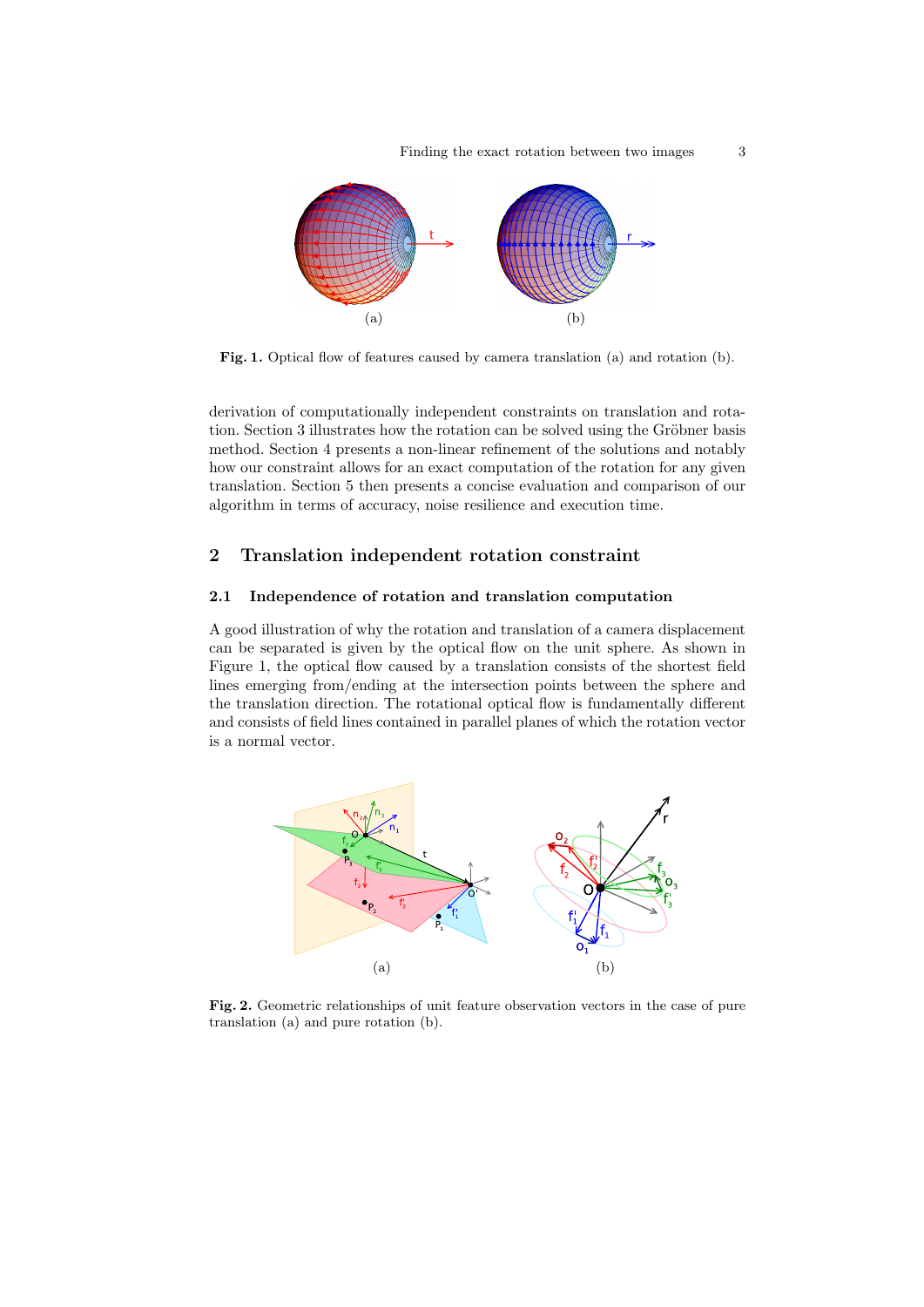To the end of obtaining implicit constraints on rotation and translation, we introduce the unit feature vectors  $f_i$  and  $f'_i$  describing the feature observations from viewpoint 1 and 2, respectively. Figure 2 shows the influence of a pure translation or a pure rotation on the feature observations. In the case of a pure translation, each correspondence  $(f_i, f'_i)$  spans a so-called epipolar plane. Moreover, all of the epipolar planes intersect in the line defined by the translation vector. In other words, the normal vectors of the epipolar planes all need to be contained in the normal plane of the translation vector. A normal vector of each epipolar plane is in this special case easily given by  $\mathbf{n}_i = \mathbf{f}_i \times \mathbf{f}'_i$ . The constraint for a purely translational optical flow thus translates to all cross-products  $\mathbf{f}_i \times \mathbf{f'}_i$ being coplanar. In the case of a pure rotation, the situation is even easier. Since the field lines are all contained in parallel planes, it immediately follows that the constraint for a pure rotation translates to all optical flow vectors  $\mathbf{o}_i = \mathbf{f}_i - \mathbf{f'}_i$ being coplanar as well.

The idea for independent rotation and translation computation finally reads as follows:

- rotation is correctly compensated if and only if the feature correspondences  $(f_i, c_{\mathbf{R}}(f'_i))$  fullfill the properties of a *purely translational optical flow*, and
- translation is correctly compensated if and only if the feature correspon-
- dences  $(f_i, c_t(f'_i))$  fullfill the properties of a *purely rotational optical flow*,

where  $c_{\mathbf{R}}(.)$  and  $c_{\mathbf{t}}(.)$  are the functions that compensate for rotation and translation, respectively. If  **denotes the rotation from viewpoint 2 to viewpoint 1, the** rotation-compensated observations from viewpoint 2 become  $c_{\mathbf{R}}(\mathbf{f'}_i) = \mathbf{R}\mathbf{f'}_i$ . In this case we need to have a purely translational optical flow and thus all vectors  $f_i \times \mathbf{R}f'_i$  need to be coplanar. The minimum number of vectors for expressing coplanarity is three and a simple way to encode coplanarity/linear dependency is given by the determinant of these three vectors being zero. A translation independent constraint on the rotation is finally given by

$$
|(\mathbf{f}_1 \times \mathbf{R} \mathbf{f'}_1) (\mathbf{f}_2 \times \mathbf{R} \mathbf{f'}_2) (\mathbf{f}_3 \times \mathbf{R} \mathbf{f'}_3)| = 0.
$$
 (1)

If  $t'$  denotes the translation from viewpoint 2 to viewpoint 1 seen from viewpoint 2, the translation compensated observations from viewpoint 2 become  $c_{\mathbf{t}'}(\mathbf{f'}_i) = \frac{\eta'_i \mathbf{f'}_i - \mathbf{t'}}{||\eta'|\mathbf{f'}_i - \mathbf{t'}|}$  $\frac{\eta_i^r \mathbf{f}'_i - \mathbf{t}'}{||\eta_i^r \mathbf{f}'_i - \mathbf{t}'||}$ , with  $\eta_i^l$  denoting the depths of the features seen from viewpoint 2. This time we need to have a purely rotational optical flow, meaning that all vectors  $\mathbf{f}_i = \frac{\eta'_i \mathbf{f'}_i - \mathbf{t'}}{\|\eta'_{i}\mathbf{f'}_i - \mathbf{t'}\|_1}$  $\frac{\eta_i \mathbf{I}_{i} - \mathbf{t}}{||\eta_i' \mathbf{f}' \cdot - \mathbf{t}'||}$  need to be coplanar. Following a similar argumentation to the one previously developped, a rotation independent constraint on the translation is given by

$$
\left| (\mathbf{f}_1 - \frac{\eta_1' \mathbf{f'}_1 - \mathbf{t'}}{||\eta_1' \mathbf{f'}_1 - \mathbf{t'}||}) (\mathbf{f}_2 - \frac{\eta_2' \mathbf{f'}_2 - \mathbf{t'}}{||\eta_2' \mathbf{f'}_2 - \mathbf{t'}||}) (\mathbf{f}_3 - \frac{\eta_3' \mathbf{f'}_3 - \mathbf{t'}}{||\eta_3' \mathbf{f'}_3 - \mathbf{t'}||}) \right| = 0
$$
 (2)

It is interesting to see that the depths of the features only appear in the translation constraint. The independent constraint on the rotation (1) appears fairly compact. It is the main subject of the remaining of the paper and we name it the epipolar plane normal coplanarity constraint.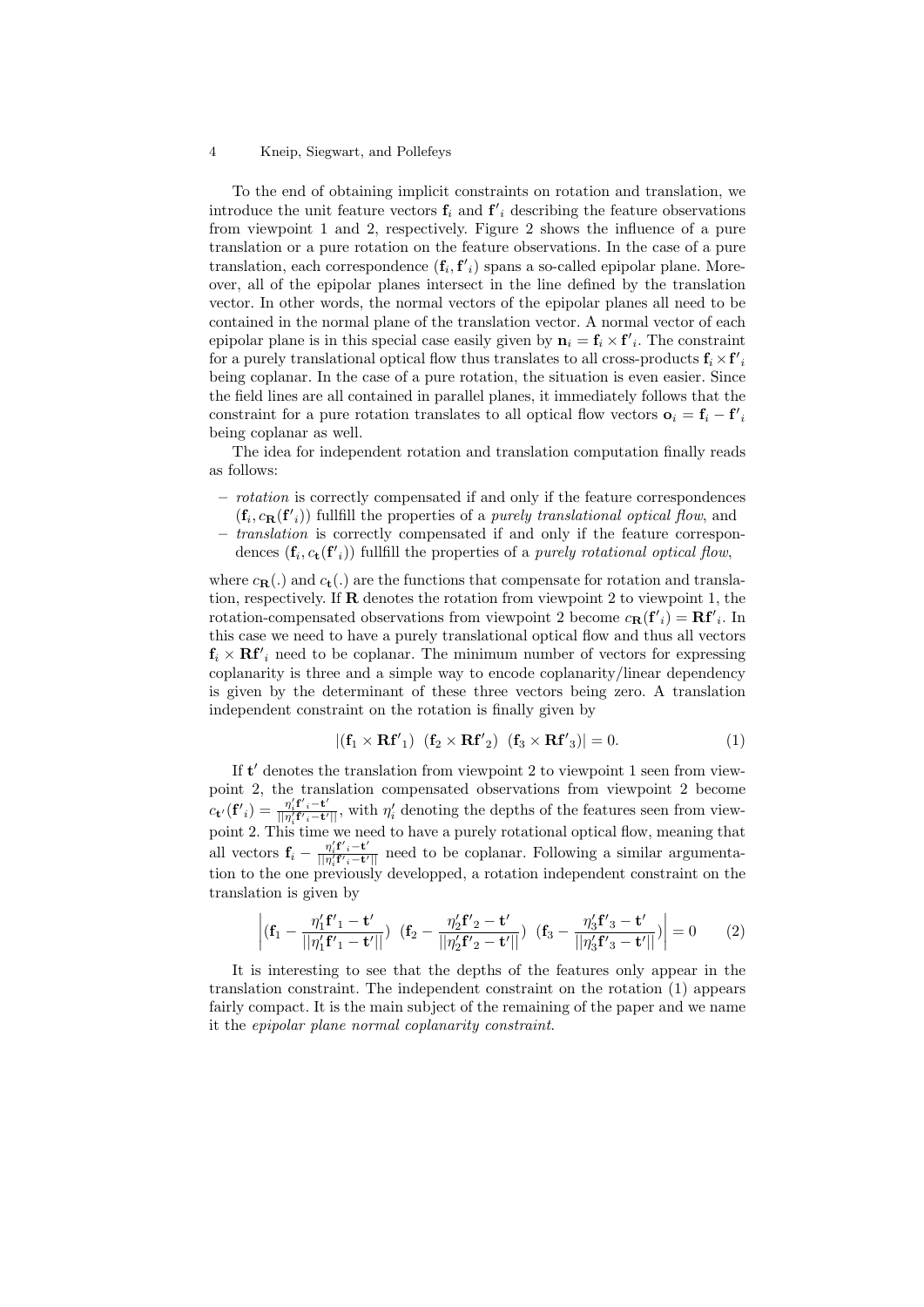#### 2.2 Constraining the rotation

A rotation encodes 3 degrees of freedom. We thus need at least three epipolar plane normal coplanarity constraints in order to fully constrain the rotation. Using two additional features  $f_4$  and  $f_5$ , we obtain the following system of equations to calculate the rotation

$$
\begin{cases}\n\left| \left( \mathbf{f}_1 \times \mathbf{R} \mathbf{f}_1' \right) \left( \mathbf{f}_2 \times \mathbf{R} \mathbf{f}_2' \right) \left( \mathbf{f}_3 \times \mathbf{R} \mathbf{f}_3' \right) \right| = 0 \\
\left| \left( \mathbf{f}_1 \times \mathbf{R} \mathbf{f}_1' \right) \left( \mathbf{f}_2 \times \mathbf{R} \mathbf{f}_2' \right) \left( \mathbf{f}_4 \times \mathbf{R} \mathbf{f}_4' \right) \right| = 0 \\
\left| \left( \mathbf{f}_1 \times \mathbf{R} \mathbf{f}_1' \right) \left( \mathbf{f}_2 \times \mathbf{R} \mathbf{f}_2' \right) \left( \mathbf{f}_5 \times \mathbf{R} \mathbf{f}_5' \right) \right| = 0\n\end{cases} \tag{3}
$$

In addition to these equations, there might be—depending on the employed parametrization—additional constraints enforcing the rotation matrix to actually be a rotation matrix. As illustrated in the following sections, the choice of the parametrization has a huge impact on the complexity of the solution.

#### 2.3 The case of zero translation

The constraints on the rotation (3) turn out to be still valid even if the translation is zero. For a correct rotation compensation, the entities  $f_i \times \mathbf{R}f'_i$  then ideally become zero, which does however not change the fact that the determinant constraint is zero in this case. Notably, since the mentioned entities deviate from zero if a wrong rotation matrix is chosen—even in the case of pure rotation—, the determinant is zero if and only if the rotation is correctly compensated. The only exception is given with degenerate feature configurations. For instance, if all the features are situated along the equator, we would have an optical flow that could be explained by both our rotation-only and translation-only constraints. A similar development than above can be done for the translation constraint.

## 3 5-point minimal solution

## 3.1 Finding a Gröbner basis

Despite the compact look, equation system (3) is arduous to solve. It is a multivariate polynomial equation system commonly solved via the Gröbner basis method. A good introduction to the approach can be found in [14]. The method consists of defining a monomial ordering over the polynomial terms and then iteratively generating and reducing new polynomials inside the ideal (the so-called S-polynomials) until a set of polynomials with certain desired criteria w.r.t. solvability is obtained. This method has been applied to numerous minimal problems in geometric vision, among which the most well known approaches certainly are represented by the classical 5-point essential matrix solutions of Nistér  $[6]$  and Stewénius  $[7]$ . <sup>3</sup> As a matter of fact, the path followed by the algorithm remains

 $3$  The solution of Nistér actually turns out to be equivalent to computing a lexicographical Gröbner basis instead of a graded-reverse lexicographical Gröbner basis as done by Stewénius. It results in a univariate 10th degree polynomial, which can be solved substantially faster than a 10x10 action matrix.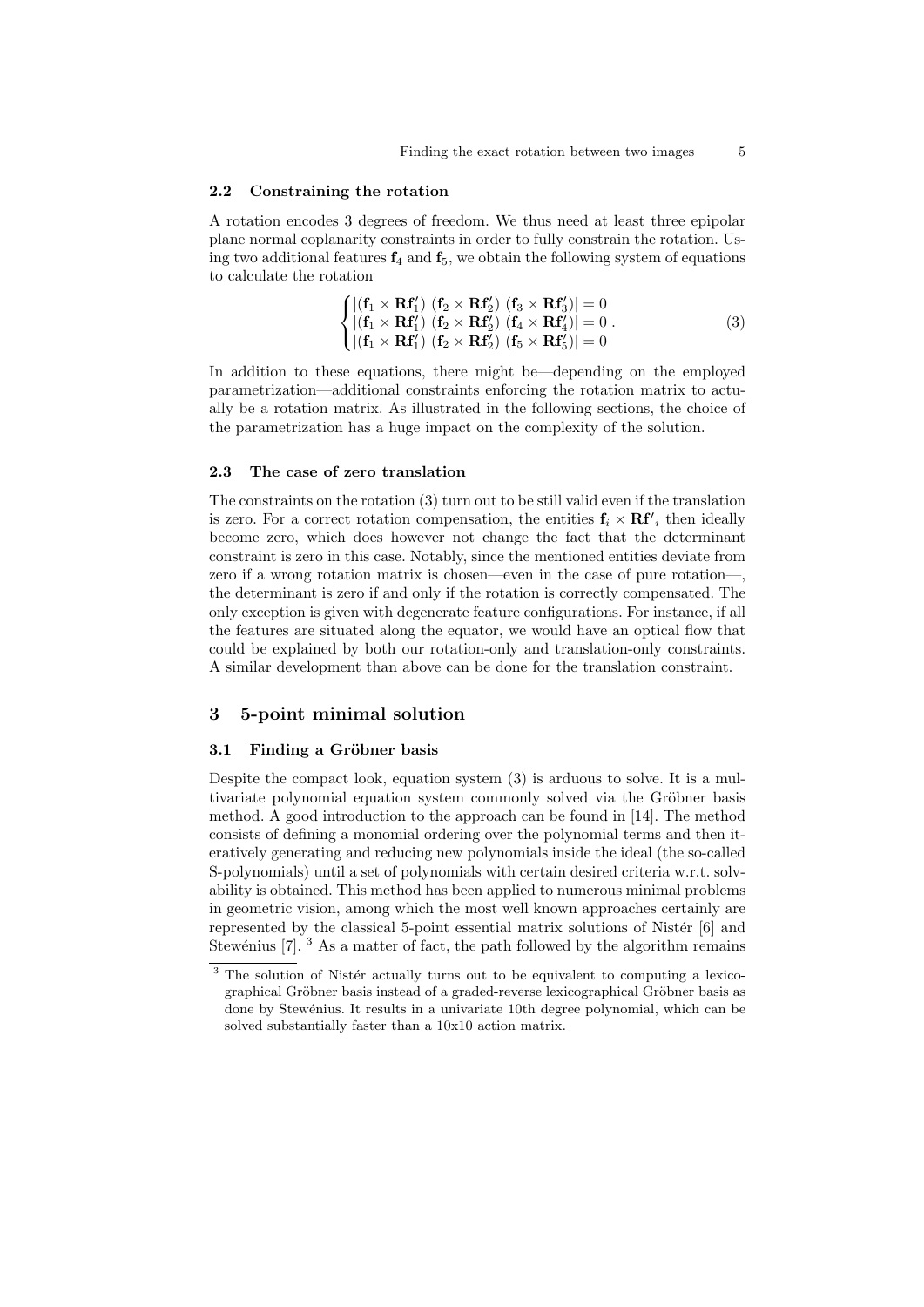constant for one specific problem and needs to be resolved only once exactly, which means outside the algebraic field of real numbers. Hence the way such polynomial systems are solved is by chosing random coefficients in a prime field and then doing the computation therein. The path of the solution can be traced offline in the prime field and afterwards applied online to the effective featuredepending coefficients. The final algorithm is fast since we do no longer need to check for all polynomial reductions, but directly generate and reduce only the necessary S-polynomials.

The computation of a Gröbner basis can be extremely long and the complexity depends to a large extend on the initial parametrization of the problem. It is influenced by the following factors: 1) the order of the equations; 2) the number of equations; 3) the number of unknowns; and 4) the chosen monomial ordering. Using our custom-made Gröbner basis computation software (∼6000 lines of code), we tried out many different rotation matrix parametrizations as for instance Cayley [15], quaternion, and Thompson [16] rotations. However, due to the increasing order of the equations, our conclusion is that this system is best solved using the standard rotation matrix parametrization  $\mathbf{R} = ($  $\begin{pmatrix} r_{11} & r_{12} & r_{13} \ r_{21} & r_{22} & r_{23} \ r_{31} & r_{32} & r_{33} \end{pmatrix}$  $\bigg).$ Moreover, it is best to increase the number of equations as much as possible and thus take into account as many epipolar plane normal coplanarity constraints as possible. Finally, it is also best to formalize the constraints on the rotation matrix in terms of multiple quadratic constraints and leave out the third order determinant constraint.

| $\mathbf{f}( \mathbf{f}_1 \times \mathbf{R} \mathbf{f}'_1 )$ $(\mathbf{f}_2 \times \mathbf{R} \mathbf{f}'_2)$ $(\mathbf{f}_3 \times \mathbf{R} \mathbf{f}'_3)  = 0$                                                                                                                                                                                                                                                                                                                                                                                                                                  |       |
|------------------------------------------------------------------------------------------------------------------------------------------------------------------------------------------------------------------------------------------------------------------------------------------------------------------------------------------------------------------------------------------------------------------------------------------------------------------------------------------------------------------------------------------------------------------------------------------------------|-------|
|                                                                                                                                                                                                                                                                                                                                                                                                                                                                                                                                                                                                      |       |
| $ (\mathbf{f}_1 \times \mathbf{R} \mathbf{f}_1^{\dagger}) (\mathbf{f}_2 \times \mathbf{R} \mathbf{f}_2^{\dagger}) (\mathbf{f}_4 \times \mathbf{R} \mathbf{f}_4^{\dagger})  = 0$<br>$ (\mathbf{f}_1 \times \mathbf{R} \mathbf{f}_1^{\dagger}) (\mathbf{f}_2 \times \mathbf{R} \mathbf{f}_2^{\dagger}) (\mathbf{f}_5 \times \mathbf{R} \mathbf{f}_5^{\dagger})  = 0$                                                                                                                                                                                                                                   |       |
|                                                                                                                                                                                                                                                                                                                                                                                                                                                                                                                                                                                                      |       |
| (f <sub>1</sub> × Rf <sub>1</sub> <sup>2</sup> ) (f <sub>3</sub> × Rf <sub>2</sub> <sup>2</sup> ) (f <sub>4</sub> × Rf <sub>4</sub> <sup>2</sup> )] = 0<br>(f <sub>1</sub> × Rf <sub>1</sub> <sup>2</sup> ) (f <sub>3</sub> × Rf <sub>2</sub> <sup>5</sup> ) (f <sub>5</sub> × Rf <sub>5</sub> <sup>2</sup> )] = 0<br>(f <sub>1</sub> × Rf <sub>1</sub> <sup>2</sup> ) (f <sub>4</sub> × Rf <sub>4</sub> <sup>2</sup> ) (f <sub>5</sub> × Rf <sub>5</sub> <sup>5</sup> )] = 0<br>(f <sub>2</sub> × Rf <sub>2</sub> <sup>2</sup> ) (f <sub>3</sub> × Rf <sub>3</sub> <sup>5</sup> ) (f <sub>4</sub> × |       |
|                                                                                                                                                                                                                                                                                                                                                                                                                                                                                                                                                                                                      |       |
|                                                                                                                                                                                                                                                                                                                                                                                                                                                                                                                                                                                                      |       |
|                                                                                                                                                                                                                                                                                                                                                                                                                                                                                                                                                                                                      |       |
| $ ({\bf f}_2 \times {\bf R}{\bf f}_2^7) ({\bf f}_3 \times {\bf R}{\bf f}_3^7) ({\bf f}_5 \times {\bf R}{\bf f}_5^7)  = 0$                                                                                                                                                                                                                                                                                                                                                                                                                                                                            |       |
| $ ({\bf f}_2 \times {\bf R}{\bf f}_2^T)$ $({\bf f}_4 \times {\bf R}{\bf f}_4^T)$ $({\bf f}_5 \times {\bf R}{\bf f}_5^T)  = 0$                                                                                                                                                                                                                                                                                                                                                                                                                                                                        |       |
| $ ({\bf f}_3 \times {\bf R}{\bf f}_3^7)$ $({\bf f}_4 \times {\bf R}{\bf f}_4^7)$ $({\bf f}_5 \times {\bf R}{\bf f}_5^7)  = 0$                                                                                                                                                                                                                                                                                                                                                                                                                                                                        |       |
| $r_{11}^2 + r_{12}^2 + r_{13}^2$                                                                                                                                                                                                                                                                                                                                                                                                                                                                                                                                                                     | $= 1$ |
| $r_{11}r_{21} + r_{12}r_{22} + r_{13}r_{23}$                                                                                                                                                                                                                                                                                                                                                                                                                                                                                                                                                         | $= 0$ |
| $r_{11}r_{31} + r_{12}r_{32} + r_{13}r_{33}$                                                                                                                                                                                                                                                                                                                                                                                                                                                                                                                                                         | $= 0$ |
| $r_{21}^2 + r_{22}^2 + r_{23}^2$                                                                                                                                                                                                                                                                                                                                                                                                                                                                                                                                                                     | $= 1$ |
| $r_{21}r_{31} + r_{22}r_{32} + r_{23}r_{33}$                                                                                                                                                                                                                                                                                                                                                                                                                                                                                                                                                         | $= 0$ |
| $r_{31}^2 + r_{32}^2 + r_{33}^2$                                                                                                                                                                                                                                                                                                                                                                                                                                                                                                                                                                     | $= 1$ |
| $r_{21}r_{32} - r_{22}r_{31} - r_{13}$                                                                                                                                                                                                                                                                                                                                                                                                                                                                                                                                                               | $= 0$ |
| $r_{12}r_{31} - r_{11}r_{32} - r_{23}$                                                                                                                                                                                                                                                                                                                                                                                                                                                                                                                                                               | $= 0$ |
| $r_{11}r_{22} - r_{12}r_{21} - r_{33}$                                                                                                                                                                                                                                                                                                                                                                                                                                                                                                                                                               | $= 0$ |
| $r_{22}r_{33} - r_{23}r_{32} - r_{11}$                                                                                                                                                                                                                                                                                                                                                                                                                                                                                                                                                               | $= 0$ |
| $r_{13}r_{32} - r_{12}r_{33} - r_{21}$                                                                                                                                                                                                                                                                                                                                                                                                                                                                                                                                                               | $= 0$ |
| $r_{12}r_{23} - r_{13}r_{22} - r_{31}$                                                                                                                                                                                                                                                                                                                                                                                                                                                                                                                                                               | $= 0$ |
| $r_{11}^2 + r_{21}^2 + r_{31}^2$                                                                                                                                                                                                                                                                                                                                                                                                                                                                                                                                                                     | $= 1$ |
| $r_{11}r_{12} + r_{21}r_{22} + r_{31}r_{32}$                                                                                                                                                                                                                                                                                                                                                                                                                                                                                                                                                         | $= 0$ |
| $r_{11}r_{13} + r_{21}r_{23} + r_{31}r_{33}$                                                                                                                                                                                                                                                                                                                                                                                                                                                                                                                                                         | $= 0$ |
| $r_{12}^2 + r_{22}^2 + r_{32}^2$                                                                                                                                                                                                                                                                                                                                                                                                                                                                                                                                                                     | $= 1$ |
| $r_{12}r_{13} + r_{22}r_{23} + r_{32}r_{33}$                                                                                                                                                                                                                                                                                                                                                                                                                                                                                                                                                         | $= 0$ |
| $r_{13}r_{21} - r_{11}r_{23} - r_{32}$                                                                                                                                                                                                                                                                                                                                                                                                                                                                                                                                                               | $= 0$ |
| $r_{23} r_{31} - r_{21} r_{33} - r_{12} \label{eq:31}$                                                                                                                                                                                                                                                                                                                                                                                                                                                                                                                                               | $= 0$ |
| $r_{11}r_{33} - r_{13}r_{31} - r_{22}$                                                                                                                                                                                                                                                                                                                                                                                                                                                                                                                                                               | $= 0$ |
|                                                                                                                                                                                                                                                                                                                                                                                                                                                                                                                                                                                                      | (4)   |

The final parametrization is given with equation system (4). It consists of 10 cubic coplanarity constraints and 20 quadratic constraints on the rotation matrix and is solvable—using the grevlex monomial ordering and  $r_{33} > r_{32} > r_{31} > r_{23} > r_{22} > r_{21} >$  $r_{13} > r_{12} > r_{11}$ —via 36 S-polynomial reductions only. We finally obtain a Gröbner basis in the 20 base monomials  $r_{12}^2$ ,  $r_{11}r_{33}$ ,  $r_{11}r_{32}, r_{11}r_{31}, r_{11}r_{23}, r_{11}r_{22}, r_{11}r_{21}, r_{11}r_{13},$  $r_{11}r_{12}, r_{11}^2, r_{33}, r_{32}, r_{31}, r_{23}, r_{22}, r_{21}, r_{13}, r_{12},$  $r_{11}$ , 1. The SVD of the action matrix then finally leads to 20 direct solutions for the rotation matrix, which is reasonable since each essential matrix actually represents two possible rotation matrices after decomposition. Our Gröbner basis tool basically combines the results of Buchberger [17], Gebauer and Möller [18], and Giovini et al. [19].

The code we extract from the trace (∼8000 lines) operates on a large matrix in a similar way to Faugère's  $F4$  [20] or the code extracted from Kukelova's framework [21], however substantially faster since operating on a much smaller matrix. This is achieved by the following modifications: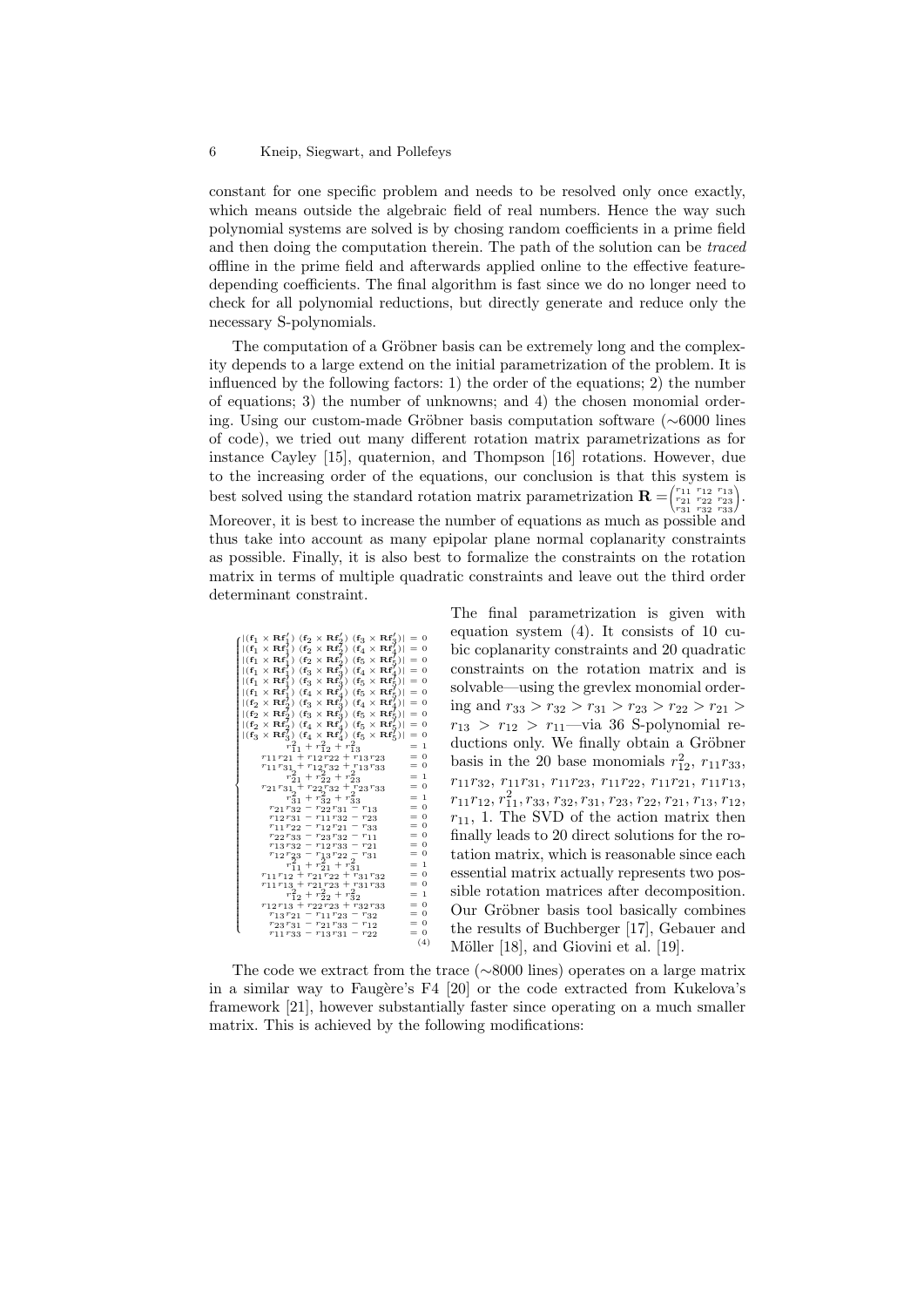- The number of columns is reduced by only representing the monomials that effectively appear along the computation.
- When creating new S-polynomials, no copies of the pair of generators multiplied by the subsidiary monomials to the LCM are instantiated.
- When creating new S-polynomials, the canceling leading term is left out immediately.
- When reducing S-polynomials, no copies of the reductors multiplied by the quotient term are instantiated.
- We recursively backtrace the S-polynomials that are effectively necessary for the final basis and generate only those.

The operation is supported by vector-functions that access the right generator and reductor coefficients for combining terms without actually multiplying the polynomial by the subsidiary monomials to the LCM (Least Common Multiple). Our matrix is  $66 \times 197$  and the Gröbner basis is computed in less than 0.3ms.

## 3.2 Selection of the right solution

The 20 solutions of the action matrix SVD exist in the complex domain and only those with a sufficiently low imaginary part are interesting. Wrong solutions are easily rejected by thresholding the magnitude of the imaginary parts of the singular values from the SVD. The next consistency check then consists in verifying if the determinants of the rotation matrices equal to one, which again allows to purge wrong solutions. Moreover, we back-substitute the remaining rotation matrices into the original constraints and put a threshold on the resulting error. Another way of identifying wrong solutions is given by solving the cheiriality ambiguity, as we will explain next.



Fig. 3. Ambiguity for translation and rotation known as cheiriality.

From the essential matrix decomposition, we know that the obtained rotation matrices may appear in pairs of reflected matrices. The same accounts for the translations. Figure 3 illustrates how this finally leads to 4 possible  $(\mathbf{R}, \mathbf{t})$ -pairs for each feature triangulation. The classical way of solving this problem is to triangulate features and then check whether they lie in front or behind the camera. Since we only have rotation matrices, we focus on a constraint that allows us to effectuate the disambiguation without actually deriving the translation or doing feature-triangulation. First of all, it is important to notice that the criterium whether a certain point lies in front or behind the camera plane is not very accurate. For an omnidirectional camera for instance, the front and the back of a camera does not tell anything about the visibility of the feature. We therefore change this criterium to something more meaningful, namely check whether the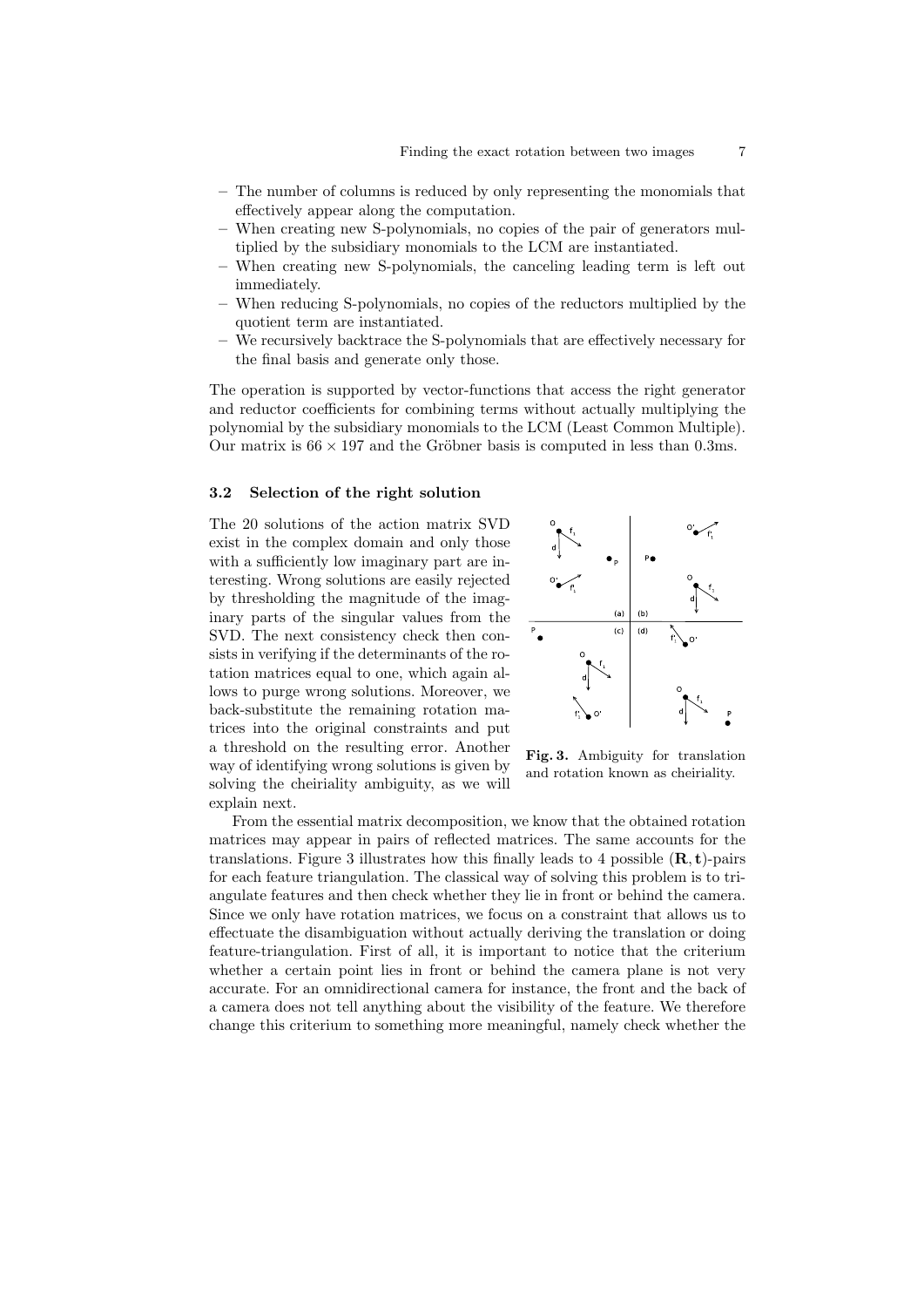3D point lying on a line defined by the feature vector also lies on the beam defined by the feature vector. Secondly, looking at Figure 3, we notice that (a) and (b) have the same rotation, and (c) and (d) as well. The difference between both cases only consists in the sign of the translation. For (a) and (b), the 3D point is lying either on both or none of the beams. For (c) and (d), the 3D point is lying on one of the beams only. d represents a direction vector and therefore it is equal to either plus or minus the translation vector. The direction vector can be obtained by any cross-product of two epipolar plane normal vectors and thus we have

$$
\mathbf{d} = \pm \mathbf{t} = \mathbf{n}_1 \times \mathbf{n}_2 = (\mathbf{f}_1 \times \mathbf{R} \mathbf{f}'_1) \times (\mathbf{f}_2 \times \mathbf{R} \mathbf{f}'_2). \tag{5}
$$

For the correct rotation matrix (cases (a) and (b)), we observe that the crossproduct between the direction vector **d** and  $f_1$  needs to point to the same direction than the cross-product between the direction vector **d** and  $\mathbf{Rf}'_1$ . In other words, the dot-product of both cross-products must be positive. This translates into the following inequality constraint on each rotation matrix

$$
(\mathbf{d}\times\mathbf{f}_1)\cdot(\mathbf{d}\times\mathbf{R}\mathbf{f}_1')>0
$$

$$
\Rightarrow \{( \mathbf{f}_1 \times \mathbf{R} \mathbf{f}_1^\prime ) \times ( \mathbf{f}_2 \times \mathbf{R} \mathbf{f}_2^\prime ) \times \mathbf{f}_1 \} \cdot \{( \mathbf{f}_1 \times \mathbf{R} \mathbf{f}_1^\prime ) \times ( \mathbf{f}_2 \times \mathbf{R} \mathbf{f}_2^\prime ) \times \mathbf{R} \mathbf{f}_1^\prime \} > 0 \quad (6)
$$

We finally found a constraint that allows the disambiguation of rotation matrices without having to derive the translation or 3D point information. Note that any pair of features can be used for the disambiguation.

#### 3.3 The case of zero translation

Despite the fact that our original rotation constraint is still valid for zero translation, the computation still deteriorates when the translation converges to zero. This phenomenon can be explained as follows. When the translation approaches zero, the 20 solutions of the 5-point algorithm converge to a single solution, which is natural since the rotation in the case of zero translation is uniquely defined by two features already. The side-effect is that—when following the fixed trace of the Gröbner basis computation—we obtain similar polynomials and hence the reductions result in almost zero coefficients in the middle of the computation. The solution parametrization having too high complexity for this specific case, the path finally becomes numerically unstable.

We handle this problem similar to Torr et al. [11] and perform model selection. We try to find a suitable rotation using two features only and accept it in case the unrotated features from view-point 2 turn out to be close enough to the features from view-point 1. Accepting the origin as a third virtual point and following the point-set alignment approach presented in [22], this can easily be done via computing the SVD

$$
\mathbf{U} \cdot \mathbf{D} \cdot \mathbf{V}^* = SVD(\sum_{i=1}^3 (\mathbf{f}'_i - \overline{\mathbf{f}}') \cdot (\mathbf{f}_i - \overline{\mathbf{f}})^t)) \Rightarrow \mathbf{R} = \mathbf{U} \cdot \mathbf{V}^t,
$$
 (7)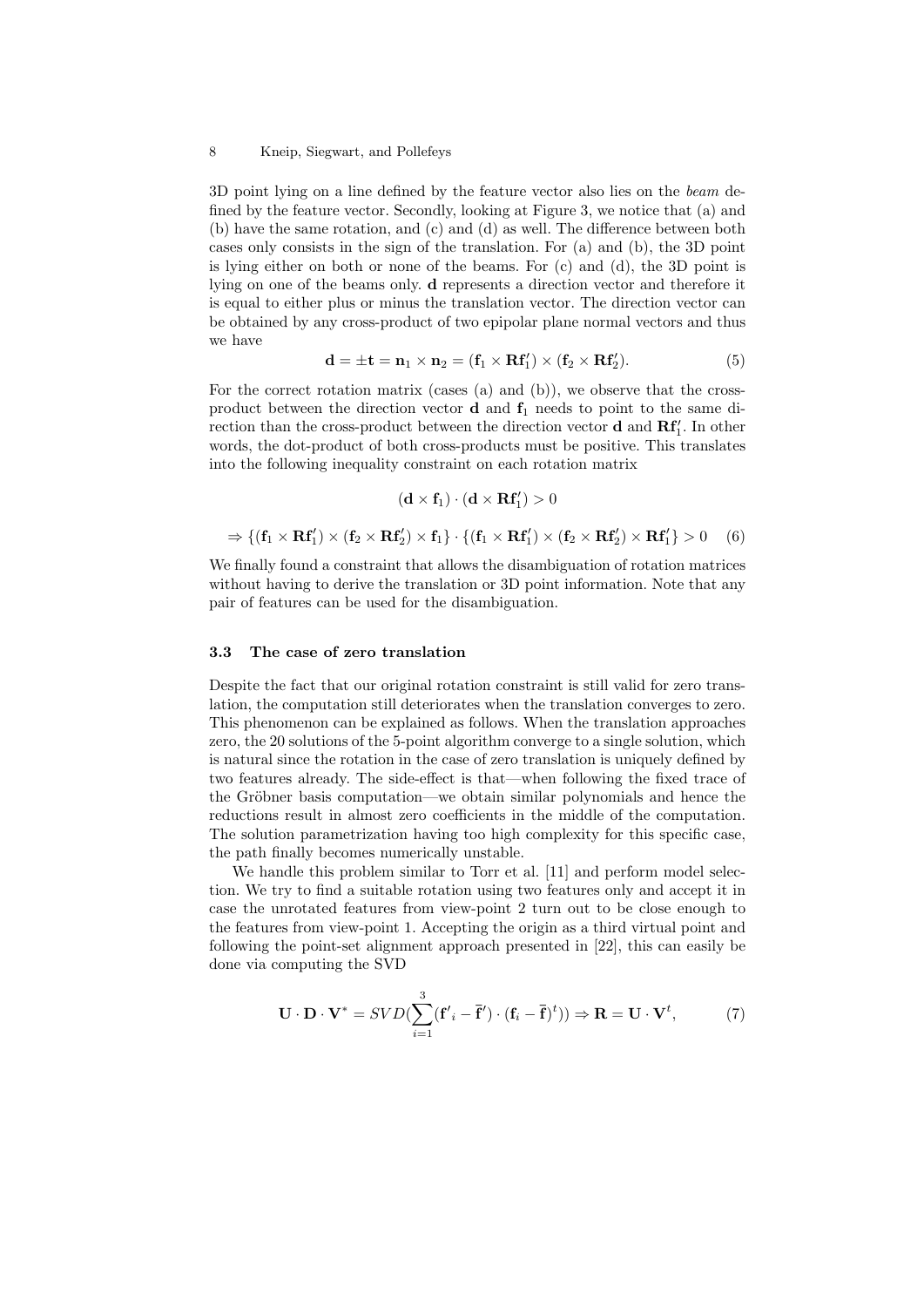and then checking the magnitude of the differences  $f_i - Rf'_i$ . The drawback of this approach is that there remains a small error in the computation of the rotation for small translations. Besides, since the 20 local minima are very close to each other, this error can not be corrected via a non-linear optimization with 5 features. Even a two-view batch optimization would be infeasible since depending on feature triangulations, which are undefined if neglecting the parallax and setting it to zero.

## 4 Non-linear refinement

The final approach to remove the error caused by model selection and find a unique and exact rotation consists of taking more features into account and performing non-linear optimization over all resulting epipolar plane normal coplanarity constraints. In this paper, we will focus on the minimal variant of taking only one additional feature into account, although the accuracy of the optimization can obviously be improved by increasing this number. The minimization can in principle be extended to any number of features. The number of resulting constraints for 6 points is given by the combination  $\begin{pmatrix} 6 \\ 2 \end{pmatrix}$ 3  $\bigg| \bigg) = \frac{6!}{(6-3)! \cdot 3!} = 20.$ The minimization is carried out over the Cayley parameters of a rotation matrix [15]. While this parametrization was unsuited for the Gröbner basis computation, it turns out to provide good properties for an iterative optimization scheme, namely symmetric parametrization in function of only 3 parameters and absence of additional constraints on the rotation matrix.

As illustrated in Figure  $4(a)$ , the norm of the errors of the constraints behaves non-linearly. Moreover, as shown in Figure 4(b)—a closeup of the region around the global minimum—, the manifold is not free of local minima. However, it equals to zero for the correct rotation values only (in this case  $(0\ 0\ 0)^t$ ). The figure only shows the error over pitch and yaw angle variations, but the behavior for roll angle variations is comparable. The reason for the displayed local minimum is actually given by rotations that attempt to explain the translation as well (in the illustrated example we have a translation along x and the effect



Fig. 4. (a): Norm of the errors of all epipolar plane normal coplanarity constraints for 6 features and pitch and yaw deviations. (b): Closeup of the region around the global minimum. (c): Norm of the error for zero translations. (d): Same closeup of the region around the global minimum for zero translation.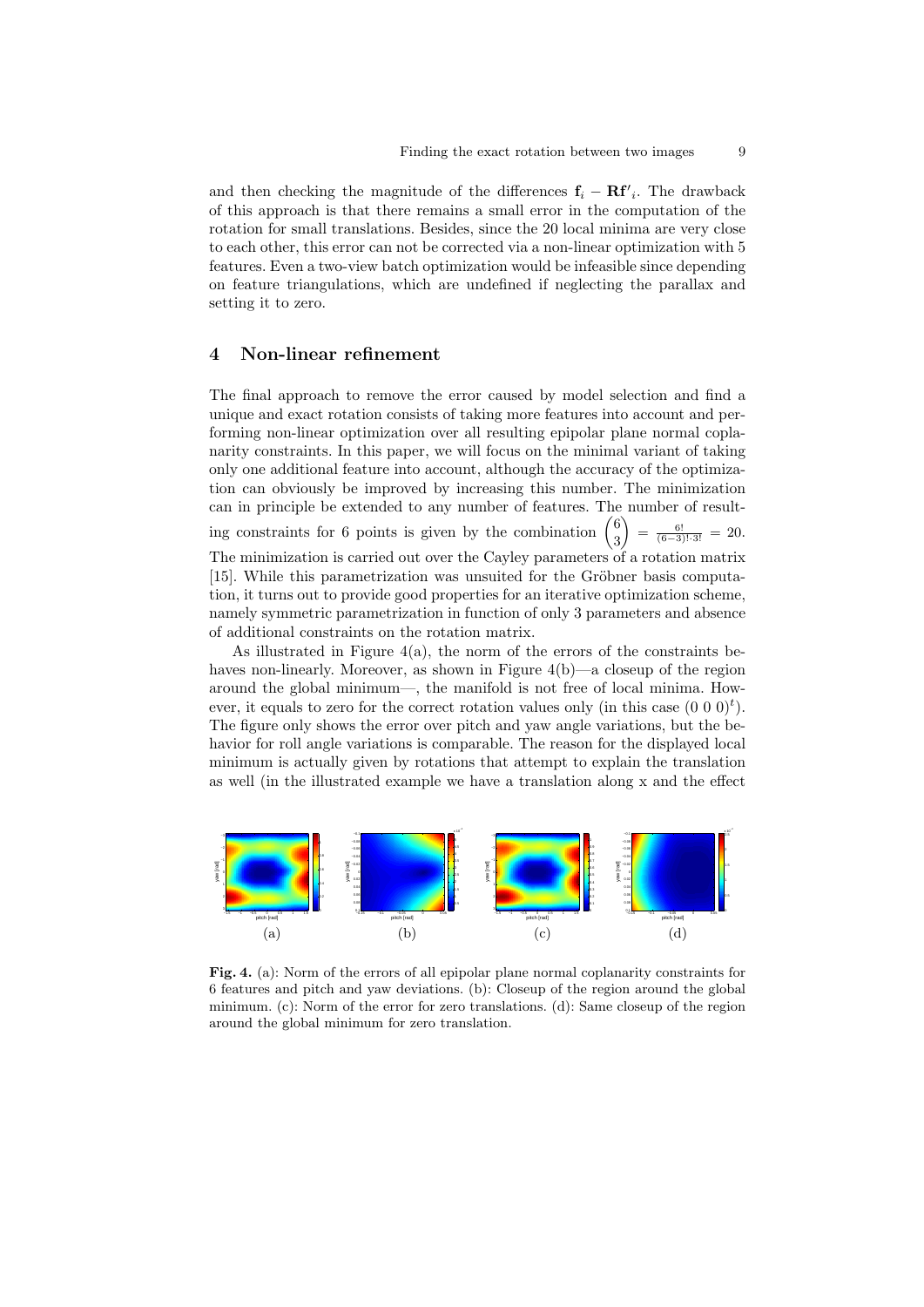is close to the one of a pitch angle variation (rotation around y)). The main advantage of our constraint is shown in Figure  $4(c)$ : the cost-function remains robust for zero translation and thus paves the way for computing exact rotations even in the case of translations down to zero. Moreover, Figure  $4(d)$  shows that in the event of a pure rotation, the mentioned local minimum even disappears. On the other hand, this means that for very small translations, we have local minima very close to the absolute minimum. A good minimization is therefore only possible by taking additional measures not to end up in a local minimum.

Taking the remaining rotations from the 5-point algorithm (or the unique rotation from two features in case of a small translation) as initial points for the optimization, we can finally identify a unique and exact rotation between the two view-points with only 6 points. The entire method can be summarized as follows:

- Select 2 of the 6 features and try to compute the rotation as described in Section 3.3
	- If the translation is small enough, retain this unique hypothesis
	- Else, compute the rotation hypotheses using the 5-point Gröbner basis method and reject as many as possible as described in Section 3.2
- Finally, optimize all found hypotheses using nonlinear refinement over all 6 points and select the solution with least squares error.

## 5 Results

The algorithm we present is thoroughly tested by means of synthetic data and compared to Stewénius' [7] 5-point solution for computing the rotation and translation between two images. This is a clean, accurate and popular approach to epipolar geometry computation. The synthetic data consist of 1'000 3D points that are evenly distributed below the fixed downlooking camera at viewpoint 1, with depths varying uniformly between 4 and 8 in the vertical direction. For each test, we then select a randomly displaced viewpoint 2. The magnitude of the translation is uniformly distributed between 0 and 2 in order to ensure that the position of viewpoint 2 stays within a reasonable distance of the structure. For each experimental run, synthetic 2D-2D correspondences are then created by randomly selecting 6 points from the entire point set and reprojecting them on the unit sphere of our two viewpoints. Depending on the experiment, a different level of white Gaussian noise ranging from 0 to 2 pixels is then added to the measurements by assuming a pinhole camera model and an effective focal length of  $f = 800$  pixel.

## 5.1 Noise resilience

In our first experiment, we examine the influence of noise on the accuracy of the solution. To this end, we add Gaussian noise varying from 0 to 2 pixels to our measurements and execute 1000 runs for each level. Figure 5 indicates the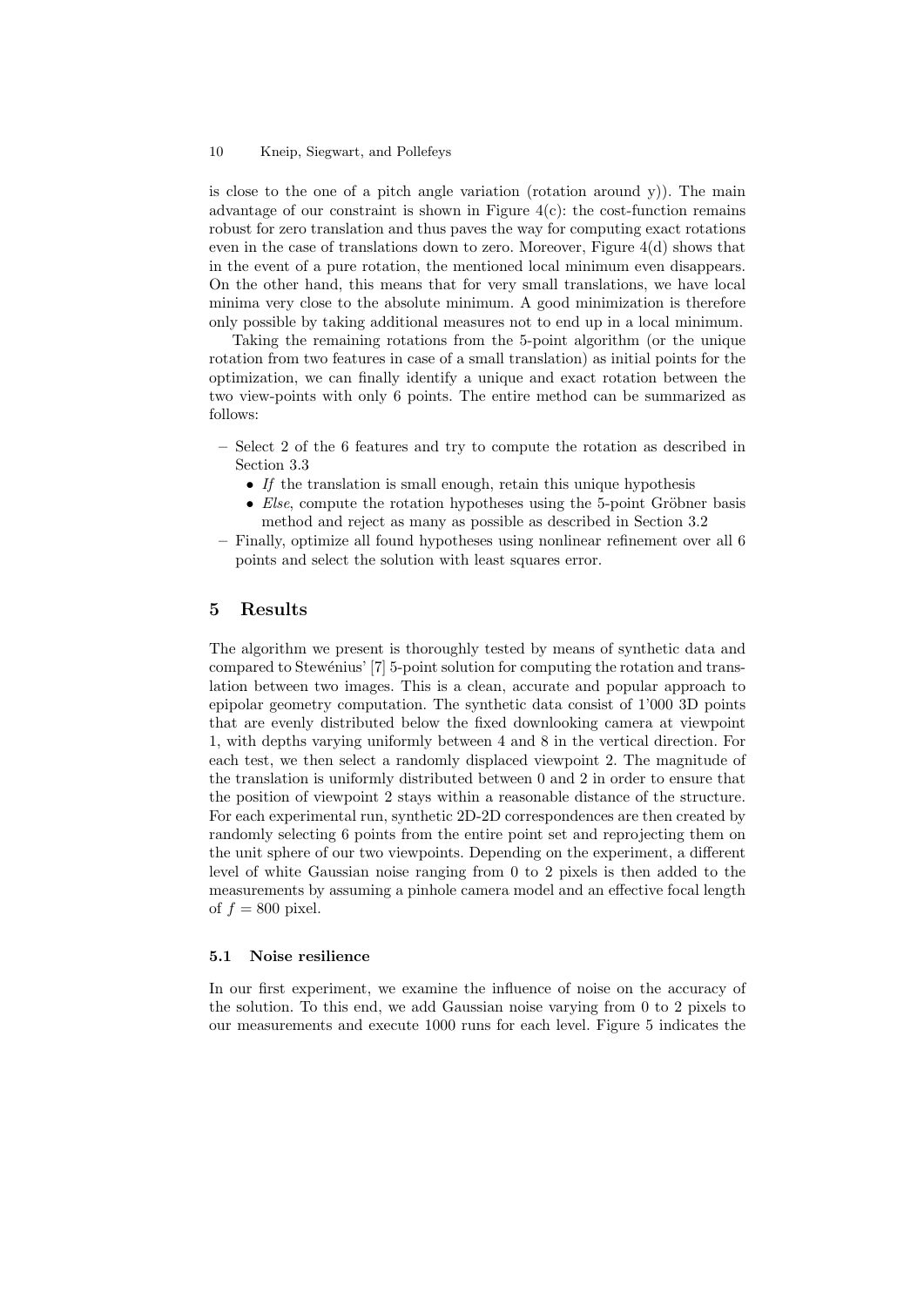

Fig. 5. Mean and median errors of roll (a), pitch (b) and yaw (c) angles for our 5-point, Stewénius' 5-point and our non-linear 6-point solutions.

resilience of our new 5-point algorithm and the one by Stewénius, both with model selection and 2-point rotation computation in case of small translations. We also display the results after 6-point non-linear refinement of our solutions. We can see that—due to the complexity of the computation—our 5-point algorithm has lower resilience to noise in comparison to Stew´enius' solution. We can also see that the results after our non-linear refinement show highest mean absolute errors in all three rotational dimensions. The reason why the performance is degrading is related to bad rotation hypotheses under noise and hence convergence into wrong local minima. However, having a look at the median values of the error, we note that the result of our 6-point non-linear refinement still performs best. This is underlined by the fact that our 6-point non-linear refinement is able to identify a unique rotation, whereas the correct solution for the 5-point algorithms has been selected each time by hand. We also verified that our non-linear 6-point refinement remains robust in the special case of planar structure.

#### 5.2 Behavior for small translations

We now proceed to analyzing the biggest advantage of our novel epipolar constraint. In order to investigate the influence of small translations on the accuracy of the algorithm, we run specific tests where the magnitude of the translation is varying from 0 to 3% of the average scene depth from viewpoint 1, namely 0.18. As mentioned in Section 3.3, we have to differentiate between cases of small translation and cases where the parallax is sufficiently high for running the 5-point algorithm. The same accounts for Stewenius' 5-point algorithm and notably every minimal solution that employs the essential matrix parametrization including the 8-point algorithm. Our proposed solution consists in taking the hypothesized rotations as starting points for our non-linear optimization. As shown in Figure 6, this yields very good results and even completely removes the error for small translations commited around the model selection boundary. The figure also displays the errors of pure 2-point and 5-point rotation computation without model selection. It proves that our novel epipolar constraint on the rotation only is indeed able to compute an exact rotation for small or even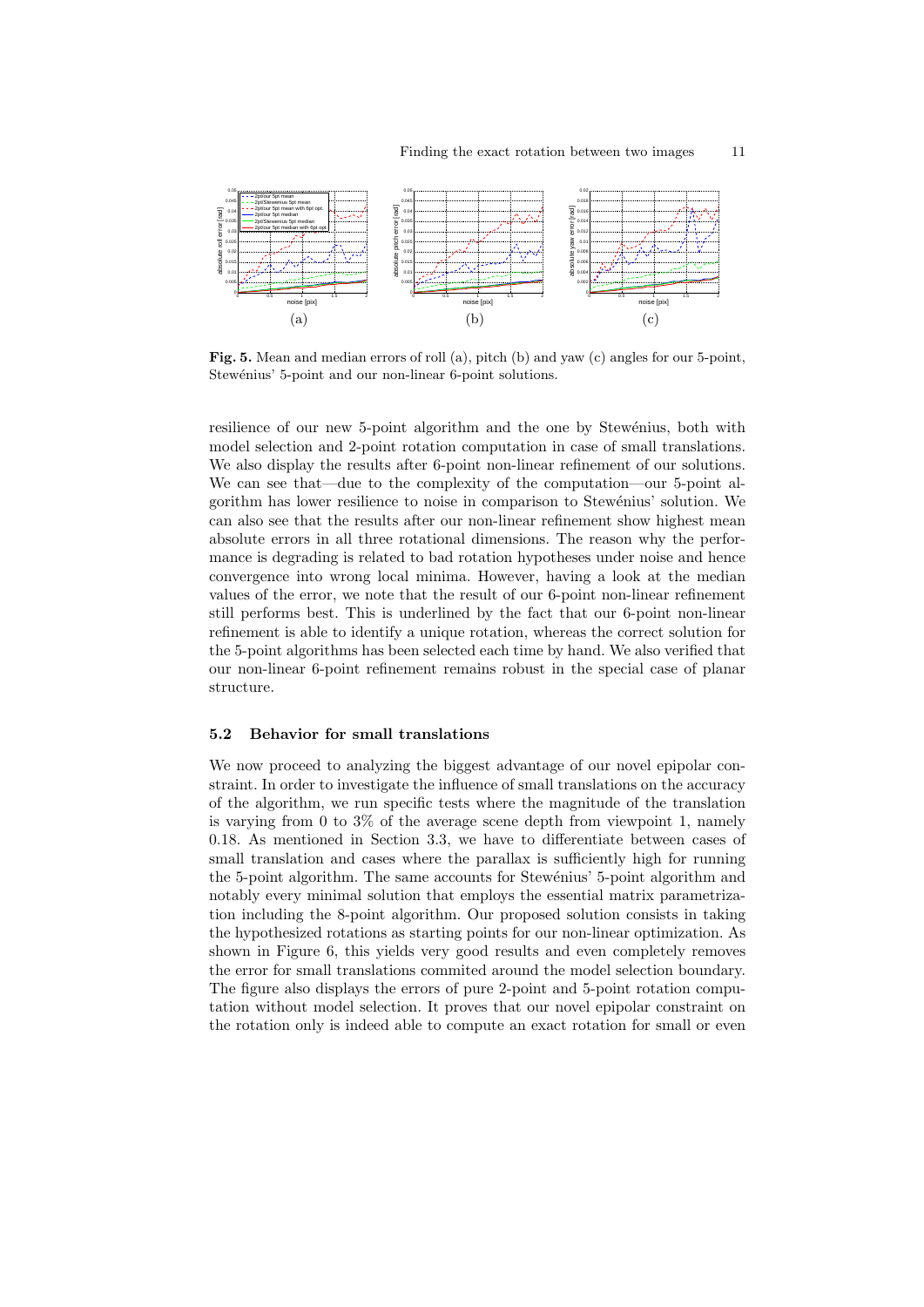

Fig. 6. Mean and median roll(a), pitch (b) and yaw (c) errors for small translation magnitudes.

zero translation magnitudes and does not suffer from numerical instability in this situation.

#### 5.3 Performance in terms of accuracy and execution time

We also analyse the numerical accuracy and execution times of our new 6-point and Stewénius' 5-point methods. Figure 7 shows that—in the noise-free casethe numerical accuracy of our non-linear least squares solution is superior to Stewénius' least-squares solution by roughly one order of magnitude.

7(c) then finally shows the drawback of our method. The non-linear global minimization is pretty expensive and consumes 86% of the execution time. The overall execution time required by our method is currently still five times higher than the average time consumed by Stewénius' algorithm.

## 6 Conclusion

We have presented in this paper a new epipolar constraint for computing the rotation between two images independently of the translation. While the minimal 5-point computation of the rotation still suffers from the same model selection related inaccuracies as already existing approaches to epipolar geometry computation, the subsequent non-linear refinement of the hypotheses reduces the median error down to zero, even for vanishing translation magnitudes. The entire method thus represents a solution for computing a unique exact rotation and does not suffer from solution multiplicity or inaccuracies caused by the essential matrix parametrization. We also verified that our method does not suffer from planar degeneracies. The minimization is extendable to an arbitrary number of points, and can hence be used in any case where errors around the model selection boundary occur.

Once the rotation problem is solved, the translation between two viewpoints immediately follows as a simple two-point solution. Future work now consists in improving the efficiency of the algorithm and integrating it into a RANSAC scheme for continuous real-time frame-to-frame rotation estimation. The final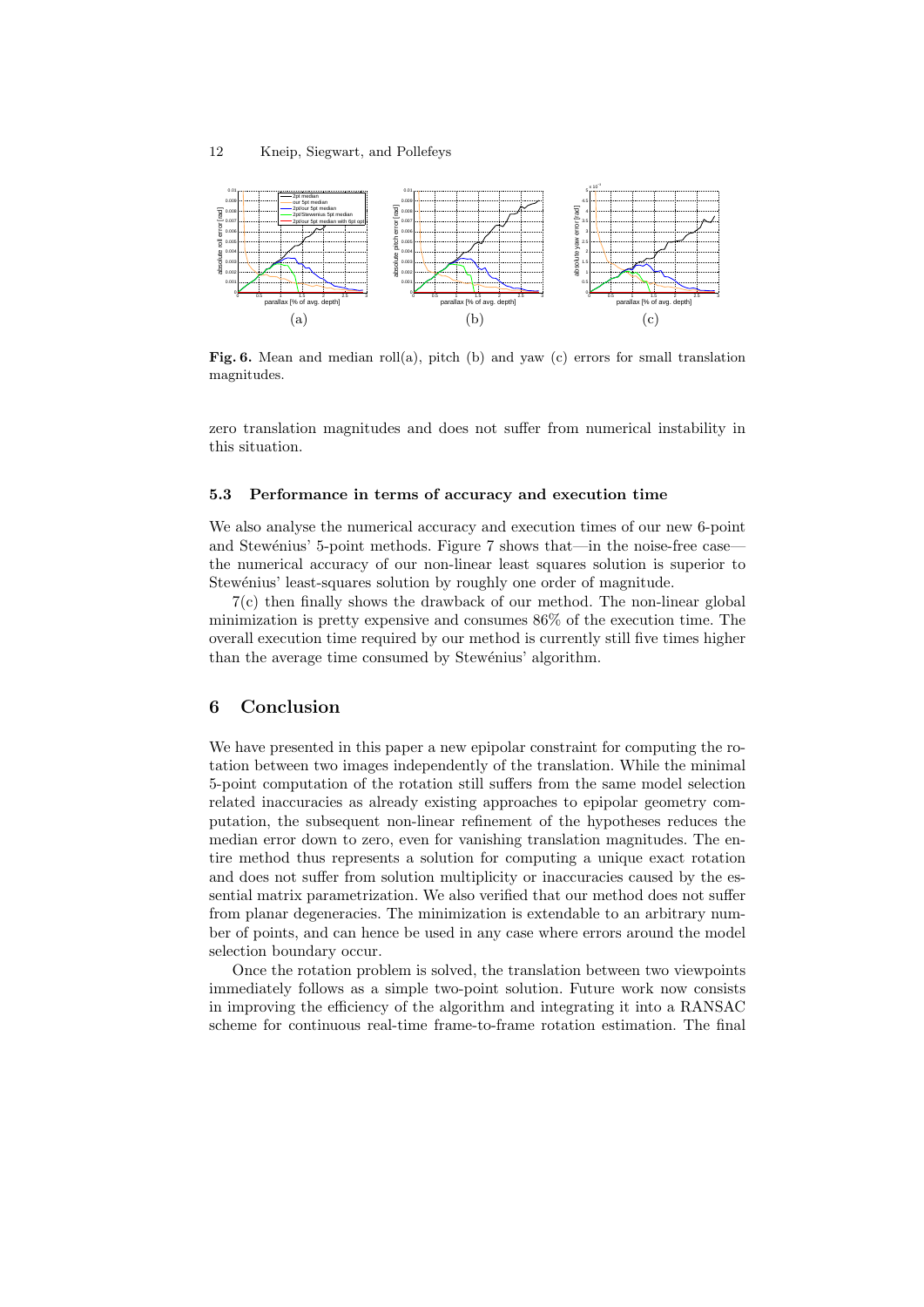

Fig. 7. Probability distribution over numerical accuracy for our proposed (a) and Stewénius' method (b). (c) shows the probability distribution over execution time for both methods. The pie chart shows the relative time consumption of the different parts of the algorithm.

goal is to check the impact of robust and translation decoupled rotation computation on structure-from-motion algorithms.

## References

- 1. Nistér, D., Naroditsky, O., Bergen, J.: Visual odometry. In: Proceedings of the IEEE Conference on Computer Vision and Pattern Recognition (CVPR), Washington, DC, USA (2004) 652–659
- 2. Davison, A., Reid, D., Molton, D., Stasse, O.: MonoSLAM: Real-time single camera SLAM. IEEE Transactions on Pattern Analysis and Machine Intelligence (PAMI) 26(6) (2007) 1052–1067
- 3. Klein, G., Murray, D.: Parallel tracking and mapping for small AR workspaces. In: Proceedings of the International Symposium on Mixed and Augmented Reality (ISMAR), Nara, Japan (2007)
- 4. Kneip, L., Chli, M., Siegwart, R.: Robust real-time visual odometry with a single camera and an IMU. In: Proceedings of the British Machine Vision Conference (BMVC), Dundee, Scotland (2011)
- 5. Fischler, M., Bolles, R.: Random sample consensus: a paradigm for model fitting with applications to image analysis and automated cartography. Communications of the ACM 24(6) (1981) 381–395
- 6. Nistér, D.: An efficient solution to the five-point relative pose problem. IEEE Transactions on Pattern Analysis and Machine Intelligence (PAMI) 26(6) (2004) 756–777
- 7. Stewénius, H., Engels, C., Nistér, D.: Recent developments on direct relative orientation. ISPRS Journal of Photogrammetry and Remote Sensing 60(4) (2006) 284–294
- 8. Kukelova, Z., Bujnak, M., Pajdla, T.: Polynomial Eigenvalue solutions to the 5-pt and 6-pt relative pose problems. In: Proceedings of the British Machine Vision Conference (BMVC), Leeds, UK (2008)
- 9. Longuet-Higgins, H.: Readings in computer vision: issues, problems, principles, and paradigms. Morgan Kaufmann Publishers Inc., San Francisco, CA, USA (1987)